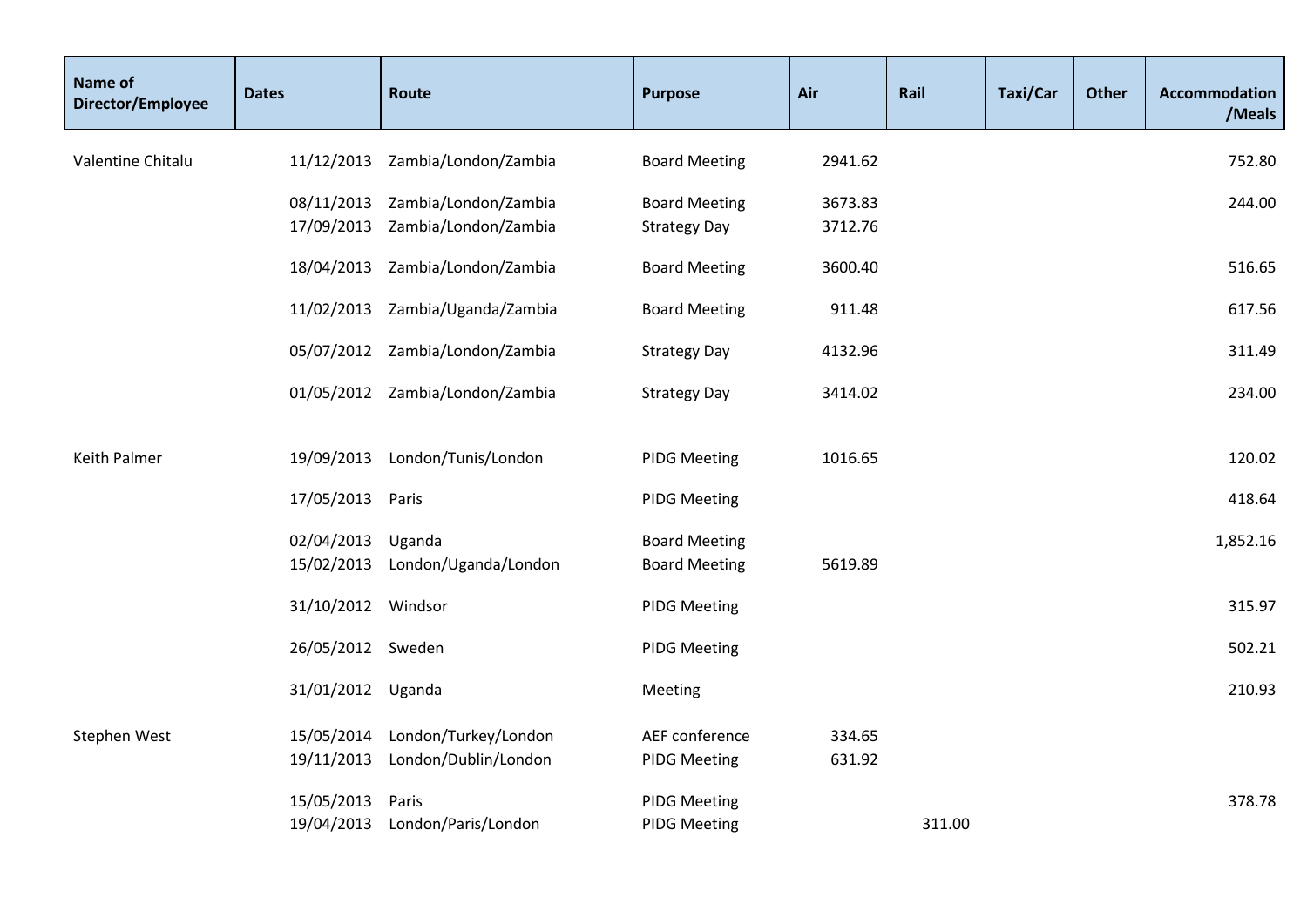|                     | 09/02/2013<br>01/05/2012                                       | London/Uganda/London<br>London/Stockholm/London                 | <b>Board Meeting</b><br><b>PIDG Meeting</b>       | 3606.90<br>482.46            |        |        | 345.97 |
|---------------------|----------------------------------------------------------------|-----------------------------------------------------------------|---------------------------------------------------|------------------------------|--------|--------|--------|
| <b>Peter Barlow</b> | 15/03/2015<br>13/05/2014<br>18/07/2013                         | London/Zambia<br>London/Turkey/London<br>London/Ghana/NY/London | <b>Board Meeting</b><br>AEF conference<br>Meeting | 3019.66<br>410.65<br>7014.05 |        |        | 271.00 |
|                     | 01/07/2013                                                     | Ghana and NY                                                    | Meeting                                           |                              |        |        | 496.63 |
|                     | 21/02/2013<br>22/01/2013                                       | Uganda<br>London/Uganda/London                                  | <b>Board Meeting</b><br><b>Board Meeting</b>      | 4556.99                      |        | 355.25 | 839.77 |
|                     | 26/05/2012                                                     | London/Stockholm/London                                         | <b>PIDG Meeting</b>                               | 440.51                       |        |        | 294.84 |
| Kathie Painter      | 15/03/2015                                                     | London/Zambia                                                   | <b>Board Meeting</b>                              | 3019.66                      |        |        | 271.00 |
|                     | 20/11/2013                                                     | London/Dublin/London                                            | <b>PIDG Meeting</b>                               | 271.98                       |        |        | 111.69 |
|                     | 17/05/2013<br>19/04/2013                                       | Paris<br>Paris                                                  | <b>PIDG Meeting</b><br><b>PIDG Meeting</b>        |                              | 311.00 |        | 394.92 |
|                     | 27/02/2013<br>22/01/2013                                       | Uganda<br>London/Uganda/London                                  | <b>Board Meeting</b><br><b>Board Meeting</b>      | 4556.99                      |        |        | 622.42 |
| Peter Bird          | 13/11/2012 Nairobi                                             |                                                                 | Travel expenses                                   |                              |        |        | 900.98 |
|                     |                                                                | 23/07/2012 Singapore/London/Singapore                           | Travel expenses                                   | 3999.37                      |        |        | 332.88 |
|                     |                                                                | 03/07/2012 Singapore/London/Singapore                           | Travel expenses                                   | 4351.10                      |        |        | 752.73 |
| Alex Katon          | $8/6/15 - 11/6/15$<br>$18/5/15 - 19/5/15$<br>$5/5/15 - 7/5/15$ | LHR - Dubai<br>London City - Rotterdam<br>LHR - Reykjavik       | AEF<br>Chiansi<br>Corbetti                        | 347.57<br>227.50<br>543.76   |        |        |        |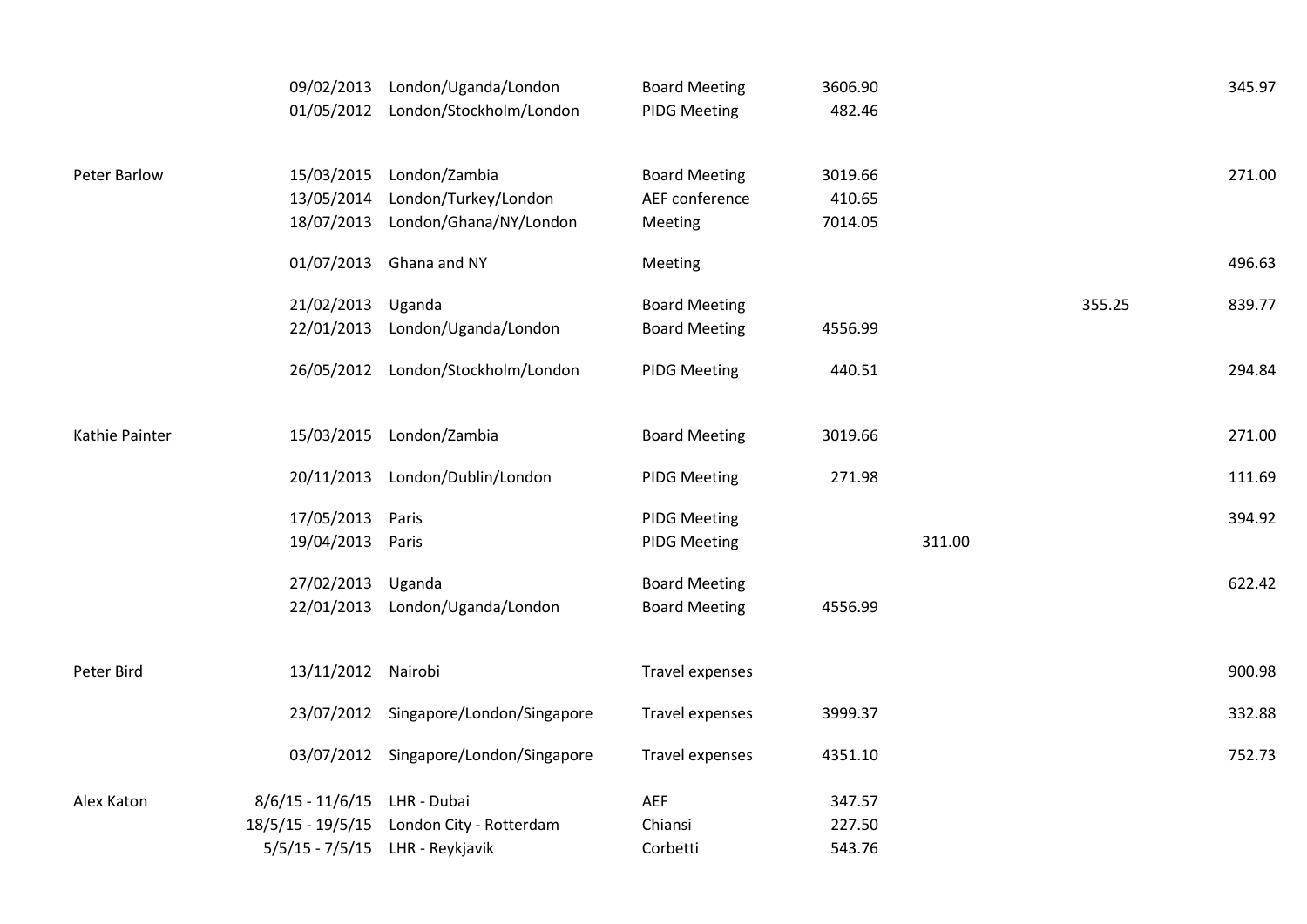| 7/4/15 - 10/4/15 LHR - Kampala  |                                             | <b>KIS</b>                       | 3076.36 |        |                  |
|---------------------------------|---------------------------------------------|----------------------------------|---------|--------|------------------|
| 15/03/2015<br>$1/3/15 - 6/3/15$ | London/Zambia                               | <b>Board Meeting</b><br>Corbetti | 3019.66 |        | 855.86<br>284.44 |
| $1/3/15 - 6/3/15$               | LHR-Addis Ababa                             | Corbetti                         | 2305.56 |        |                  |
| 15/12/2014                      | London/Zambia                               | Travel expenses                  | 3744.11 |        | 335.00           |
| 01/12/2014                      | London/Nairobi                              | Travel expenses                  | 3414.06 |        | 354.00           |
| 25/11/2014                      | London/Nairobi/Uganda                       | <b>Board Meeting</b>             | 3091.66 |        |                  |
| 12/11/2014                      | <b>London Meetings</b>                      | Travel expenses                  |         |        | 235.36           |
| 20/10/2014                      | <b>London Meetings</b>                      | Travel expenses                  |         |        | 320.06           |
| 08/10/2014                      | <b>London Meetings</b>                      | Travel expenses                  |         |        | 336.94           |
| 01/10/2014                      | Cyclescheme                                 | Cyclescheme                      |         | 832.47 |                  |
| 14/09/2014                      | London/Nairobi                              | <b>Travel expenses</b>           | 3784.56 |        | 297.32           |
| 27/08/2014                      | London/Nairobi/Uganda                       | <b>Board Meeting</b>             | 3180.26 |        |                  |
| 24/07/2014                      | London/Zambia/Nairobi                       | <b>Travel expenses</b>           | 3561.43 |        | 277.90           |
| 20/07/2014                      | Rotterdam DGIS                              | Roadshow                         | 218.73  |        |                  |
| 19/06/2014                      | <b>Istanbul AEF Forum</b>                   | Travel expenses                  | 640.25  |        |                  |
| 18/06/2014                      | Uganda                                      | <b>Travel expenses</b>           |         |        | 156.88           |
| 16/05/2014                      | London/Kenya/Uganda                         | Travel expenses                  | 4346.25 |        |                  |
| 16/05/2014                      | Kenya                                       | Travel expenses                  |         |        | 291.25           |
| 15/05/2014                      | Nigeria                                     | Travel expenses                  |         | 382.27 |                  |
| 30/04/2014                      | London/Uganda/Kenya/Zambia/S<br>outh Africa | Travel expenses                  | 4704.85 |        |                  |
| 30/04/2014                      | South Africa                                | Travel expenses                  |         |        | 767.00           |
| 16/04/2014                      | Nigeria                                     | <b>Travel expenses</b>           |         |        | 520.00           |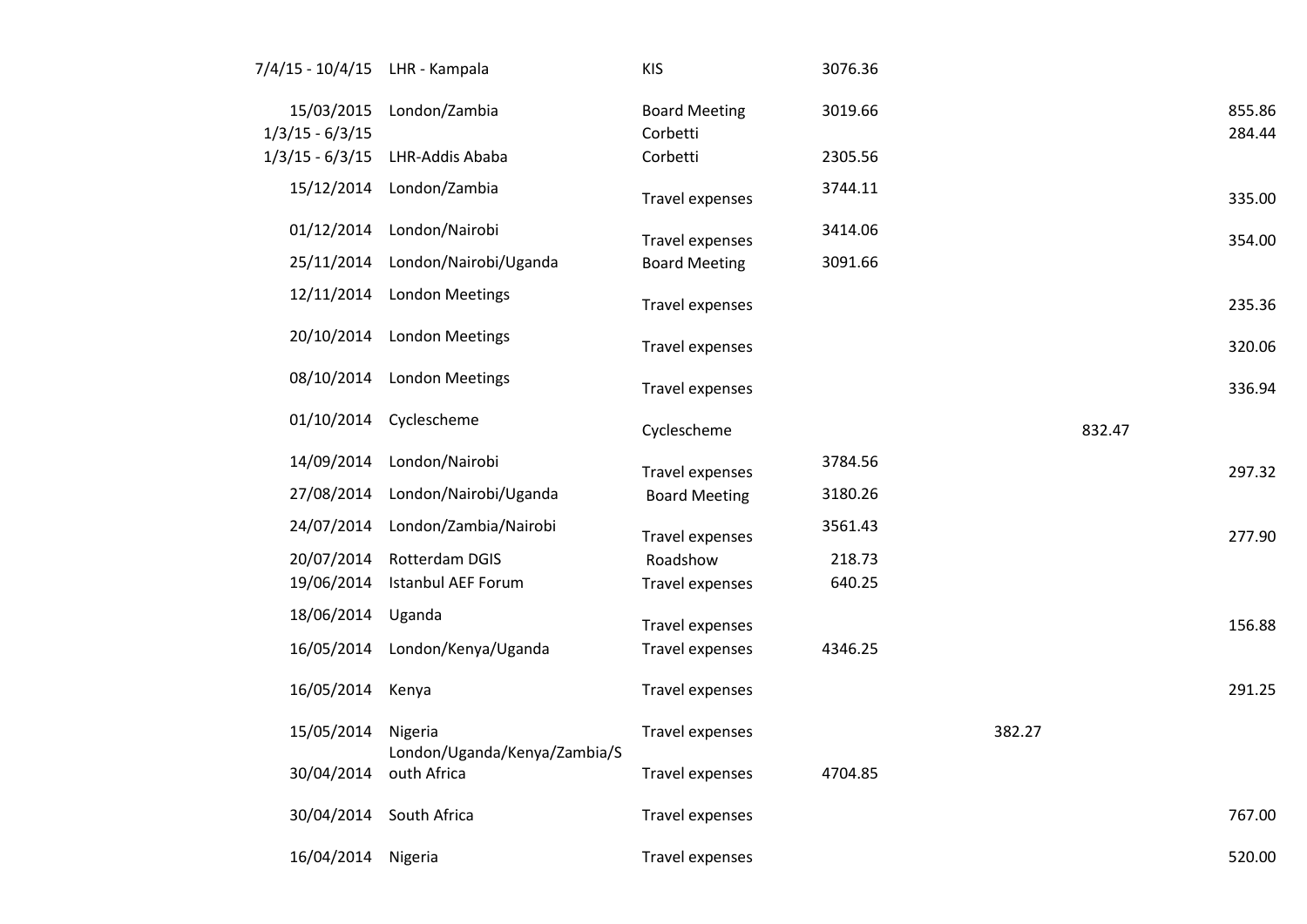|                    |            | 14/04/2014 London/Nigeria/London     | Travel expenses        | 4675.95  |        |        |
|--------------------|------------|--------------------------------------|------------------------|----------|--------|--------|
|                    | 07/04/2014 | Kenya                                | Travel expenses        |          | 287.16 | 174.57 |
|                    | 17/03/2014 | London/Kenya/London                  | Travel expenses        | 5498.65  |        |        |
|                    | 13/01/2014 | London/Zambia/London                 | Travel expenses        | 3218.79  |        |        |
|                    | 21/11/2013 | London                               | <b>Meetings</b>        |          | 277.25 | 143.93 |
|                    | 04/11/2013 | Dublin                               | <b>PIDG Meeting</b>    | 147.98   |        |        |
|                    | 19/09/2013 | London/Cape Verde/London             | <b>Board Meeting</b>   | 2054.30  |        | 120.02 |
|                    | 20/08/2013 | London/Tunis/London                  | <b>PIDG Meeting</b>    | 690.25   |        |        |
|                    | 18/07/2013 | London/Ghana/London                  | <b>Meetings</b>        | 5812.95  |        |        |
|                    | 28/03/2013 | Paris                                | <b>PIDG Meeting</b>    |          | 282.00 |        |
|                    | 22/01/2013 | London/Uganda/London                 | <b>Board Meeting</b>   | 4556.99  |        |        |
|                    | 10/09/2015 | London-Zambia                        | Chiansi                | 4563.76  |        | 570.41 |
|                    | 02/07/2015 | London-Dubai                         | <b>AEF Forum</b>       | 546.84   |        |        |
|                    | 30/10/2015 | London/Switzerland                   | <b>PIDG Meeting</b>    | 209.11   |        |        |
|                    | 26/01/201  |                                      | Chiansi project        |          |        |        |
|                    | 6          | London - Amsterdam - London          | meeting                | 334.51   |        |        |
|                    |            |                                      |                        |          |        |        |
|                    |            | 22/02/2016 London - Nairobi - London | NCR project<br>meeting | 3,785.44 |        |        |
|                    |            |                                      |                        |          |        |        |
|                    | 22/02/2016 | London - Nairobi - London            | NCR project<br>meeting |          |        | 319.70 |
|                    |            |                                      |                        |          |        |        |
| <b>Brian Count</b> | 15/03/2015 | London/Zambia                        | <b>Board Meeting</b>   | 3019.66  |        | 271.00 |
|                    | 03/06/2014 | London/Nairobi                       | Travel expenses        | 3414.06  |        | 394.31 |
|                    | 03/06/2014 | Uganda/Kenya/Zambia/South<br>Africa  | Travel expenses        |          | 454.31 | 70.88  |
|                    |            | London/Uganda/Kenya/Zambia/S         |                        |          |        |        |
|                    | 30/04/2014 | outh Africa                          | Travel expenses        | 4959.85  |        | 212.00 |